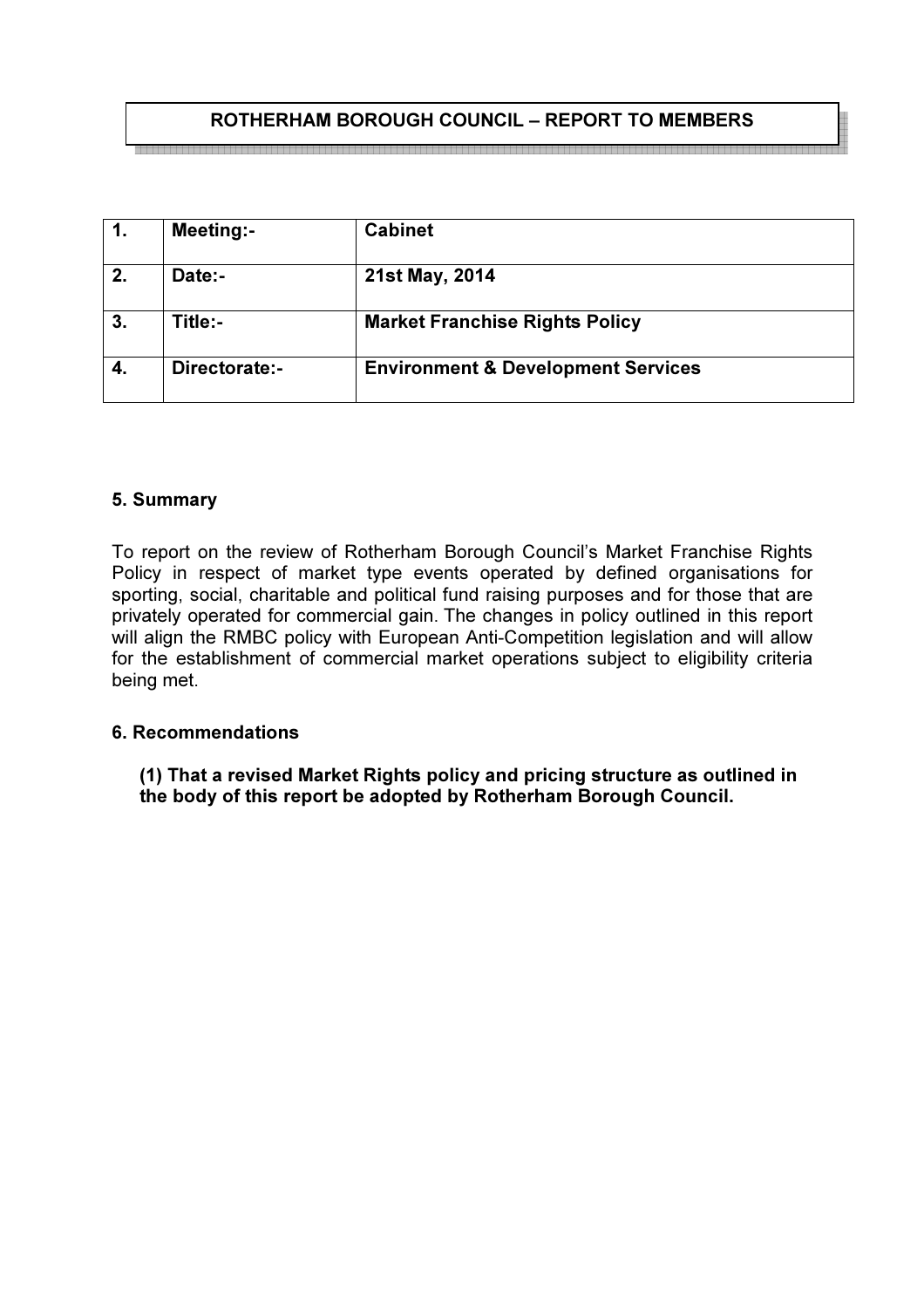# 7. Proposals and Details

For the purposes of this report a market is as defined by the Local Government (Miscellaneous Provisions) Act 1982 as being a concourse of buyers and sellers numbering 5 or more stalls stands or pitches. Any event that has less than this number is not legally deemed to be a market and as such falls outside of the scope of the proposed policy. The term 'market' applies to car boot sales, table top sales and craft fairs.

Rotherham Council, as a Markets Authority holds the powers in the form of Market Franchise Rights to operate markets within the Borough free from disturbance from rival markets. These rights allow the Council to create and operate its own markets, license or if necessary prevent through injunctive relief all rival markets within a 6 and 2/3 mile radius of any market it currently operates or licences.

### Market Rights

The Council, by virtue of its statutory powers, enjoys market rights throughout Rotherham. All markets held in Rotherham are licenced and operated in accordance with the provisions of Part III of the Food Act 1984. The statutory powers afforded to the Council under the provisions of Part III of the Food Act 1984 enable the Council to:

- a) implement a markets policy within its area;
- b) operate markets within Rotherham;
- c) consider applications for other markets; and
- d) determine whether such markets can be held by way of consent.

Existing RMBC policy allows defined organisations, who wish to hold a temporary market for fund raising purposes which would otherwise infringe the Councils market franchise rights; to operate up to 3 car boot / table top sales / community markets per annum for a one off licence fee of £20. This policy aims to allow genuine fund raising organisations to all have a fair 'bite of the cherry' and stops any one organisation dominating to the detriment of others.

Current practice has also been to licence for a nominal fee, events not run by the Council if they are either of strategic value to the Council or of a specialist nature such as collectors or computer fairs etc. and they do not pose any financial risk to the Councils own operations. Historically, Council policy has always been to exclude the licensing of commercial retail markets that would have a detrimental effect on the Council's own retail markets.

### Licensing Private Markets under the Council's Markets Policy

The Council's consent to a market, by the grant of a market licence, must be given prior to the event taking place. Any market that takes place without such a licence is in breach of the Markets Policy and may be subject to the enforcement action described in the Policy. Markets are only licensed once an application for a markets licence has been approved (and signed by both the Council and the Market Operator) and the appropriate fee received by the Council.

Recent legislative changes, in particular the European Services Directive have cast doubt upon whether market franchise rights can continue to be used to control rival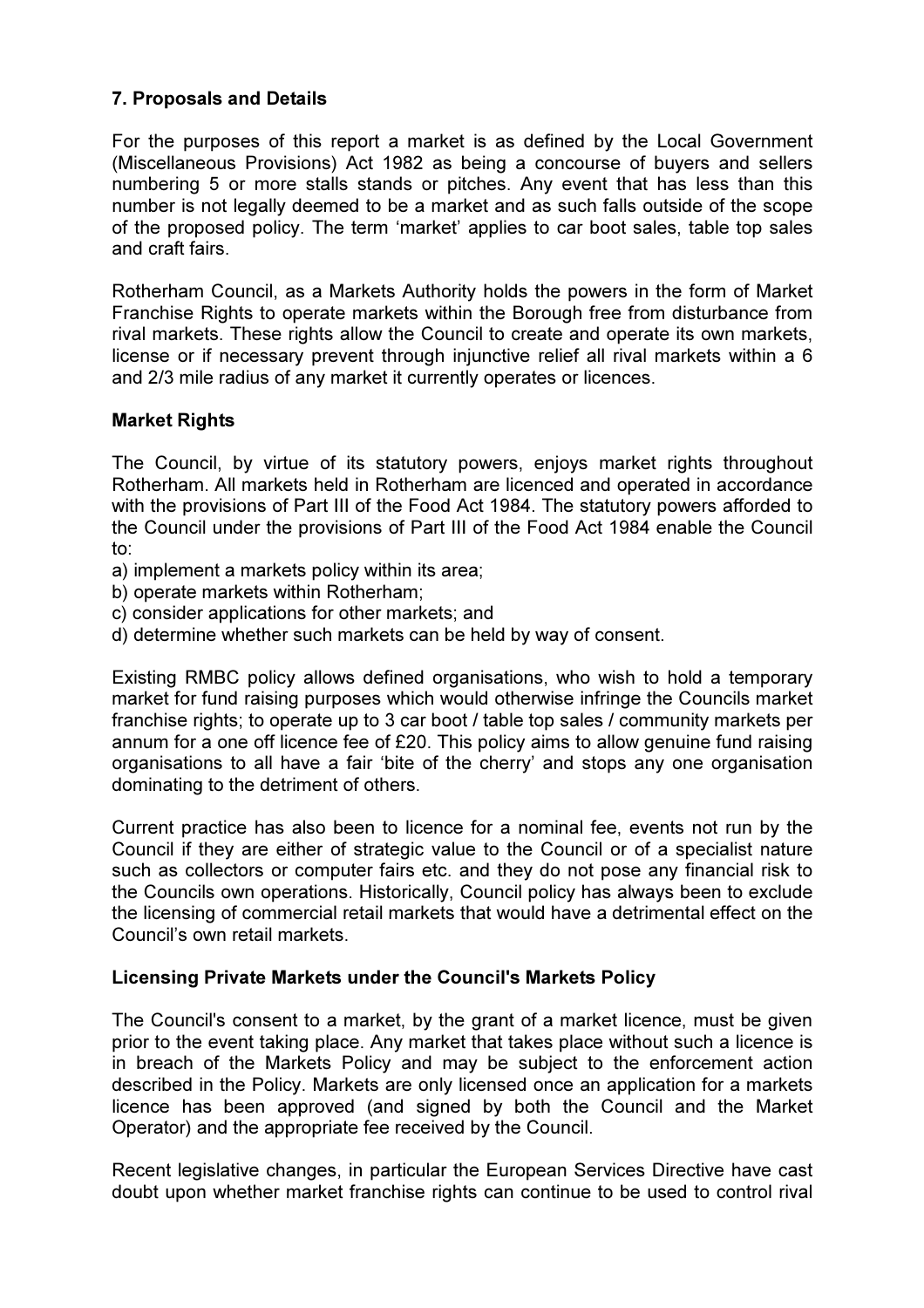operations suggesting that such actions could be considered to be anti–competitive and in breach of competition laws. This view is not shared by the National Association of British Market Authorities (NABMA) who has taken Counsel's opinion on this matter and is advising its members that market rights are still valid and fall outside of the scope of the European Services Directive.

However, it is important to ensure that any market rights policy is fair and consistent, enabling prospective market operators, whether charitable or commercial to submit an application which will be considered against reasoned criteria. These criteria include

- Public safety.
- The creation of new business opportunities and employment,
- Supporting a balanced market offer and
- Maintaining market standards.

It is proposed that the existing RMBC policy is updated and replaced with a new policy and pricing structure as detailed in "Appendix 2", which allows for the licensing of private markets.

### 8. Finance

The current policy generates income of £650 per annum with two thirds of this coming from markets held for charitable or fund raising purposes. This income is unlikely to be affected by the policy change.

Although there have been enquiries regarding commercial car boot sales and retail markets it is not possible at this time to estimate what the take up will be when a charging structure is in place.

There will be some staffing cost implications as licensed markets will have to be periodically monitored for compliance with operating criteria, these costs are likely to be minimal and covered by any additional income generated.

### 9. Risks and Uncertainties

Although advice is that Franchise Rights remain valid and enforceable continuation of the current policy presents a risk that the Council may be subject to legal challenge under EU competition laws which, although unlikely to be successful; may be costly to defend. Neighbouring local authorities in Barnsley and Sheffield have both recently introduced similar franchise rights policies to that proposed in this report.

Increasing the number of markets which operate in the Borough may have a detrimental impact upon our own operations and those of genuine charitable or fund raising organisations. A market policy with strict eligibility criteria will minimise this risk by avoiding a market "free for all" and allowing appropriate markets to be licenced.